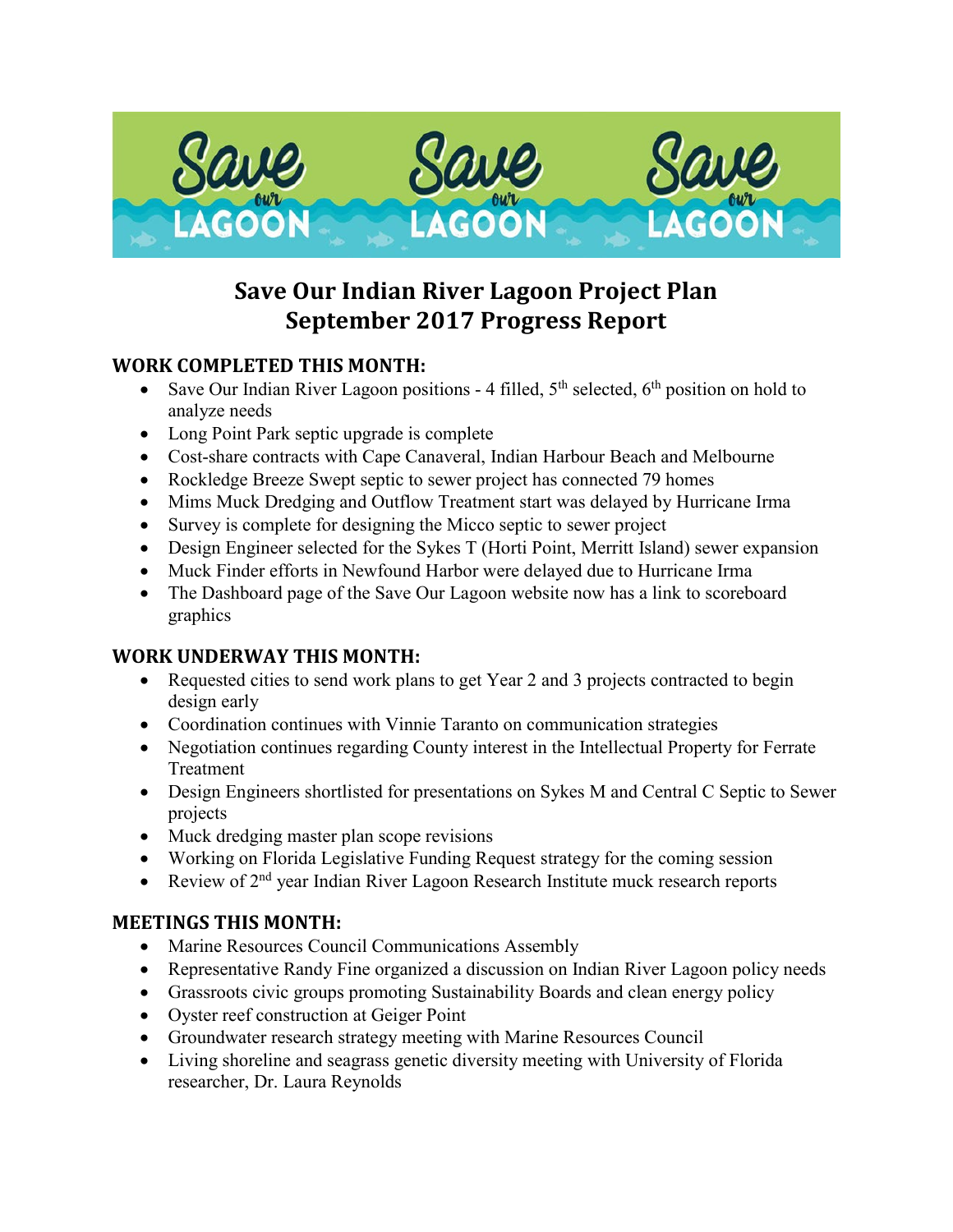

- Florida Onsite Wastewater Association conference call to discuss Industry presentations of most appropriate septic alternatives
- Guest on Captain Jim Ross Catch A Memory Talk Radio September  $16<sup>th</sup>$
- Presenting Save Our Indian River Lagoon Project Plan at American Shore and Beach Preservation Conference on October 26<sup>th</sup>
- Presenting Save Our Indian River Lagoon Project Plan progress at October 14<sup>th</sup> South Brevard Historical Society meeting
- Monthly muck research updates with FL Tech Indian River Lagoon Research Institute Principal Investigators

#### **UPCOMING VOLUNTEER PARTICIPATION OPPORTUNITIES**

Oyster/Living Shoreline Projects - go to<http://restoreourshores.org/volunteer-we-need-you/> Muck Finders - contact Jared McNally, jared@mrcirl.org, at the Marine Resources Council

#### **FUTURE TOPICS FOR SPECIAL PRESENTATIONS AT CITIZEN OVERSIGHT COMMITTEE MEETINGS:**

- 1) Groundwater Pollution Research Plan Marine Resources Council and Applied Ecology
- 2) Coordinating 10 years of dredging and spoil management Florida Inland Navigation District and Natural Resources Management
- 3) Lagoon sediment toxicology Florida Tech and Ocean Research & Conservation Assocation
- 4) De-Nitrification Science University of Central Florida Stormwater Academy
- 5) Engaging emerging technologies Duane DeFreese (Indian River Lagoon National Estuary Program)
- 6) Indian River Lagoon Comprehensive Conservation & Management Plan Duane DeFreese (Indian River Lagoon National Estuary Program)